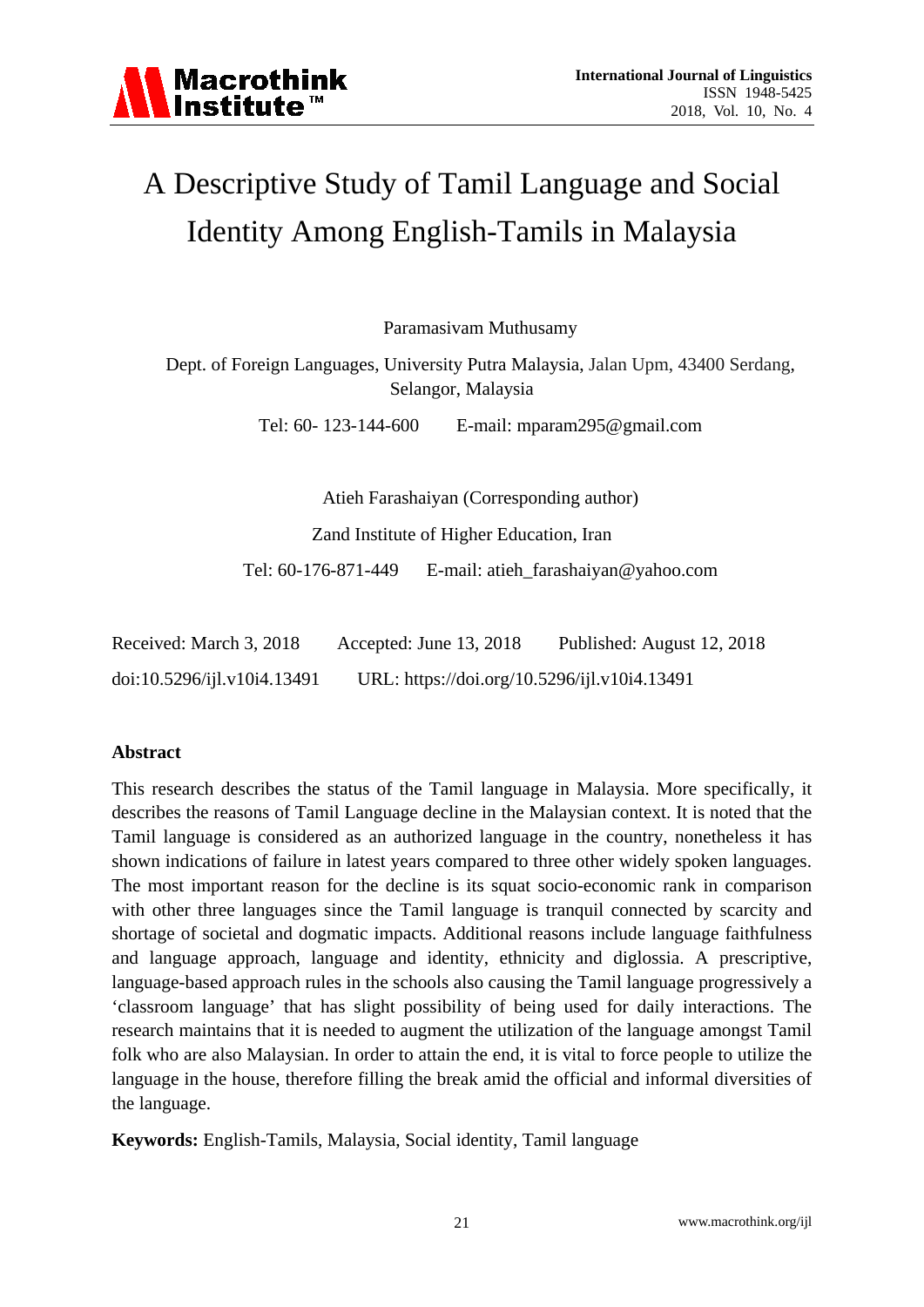

### **1. Introduction**

The survey of alterations in customary language usage has become a domain of sociolinguistics research beneath the wider title of language conservation and language alteration. Fishman's (2004) original study on the language maintenance and language alteration assists to present a theoretical framework. This work is now a recognized domain of sociolinguistic study. It looks for to clarify the connection between alterations in characteristic language practice and the monetary, societal, ethnic and emotional procedures engaged while linguistics issues are in tangency in an active societal setting. Several practices involved in declining the language can lead to language damage and demise among which are, for instance, West Gutherland Egalic (WGE), Bihuirh BhLojpuri (BLU) (Mohan & Zador, 2010). In addition, an organized approach for the observation of this trend is presented by Sekani (2008) in discourse socities which undertake linguistic privation. The researches cater for a preliminary idea in order to chart the association amid linguistic usage and socio-linguistic agents.

Surveys about retention and change of language amid societies who speak different languages demonstrate a number of these features. A status of the English language is developed when it becomes widespread across speech communities. It is worth to mention that the he wide recognition of the English by diverse speech communities assists to advance its standing as language of interaction both inter-ethnically and intra-ethnically (Kuo, 2017).

To contrast language in failure such as WGE and BLU, it is noted that different from these two languages, the Tamil is ceremoniously recognized. This language is a solemn language in Malaysia which is conversed by a small number of Indian folk. For all Indian people, Tamil is their mother tongue irrespective of their dialect. Excluding Indian people who adopt Tamil as their first language (TL1), others accept other languages as their second language. However, in spite of the official credit specified to the Tamil, studies about language usage midst Indians demonstrate that this language is failing to be used in comparison with additional authorized languages. In this regard, the English is believed to have the most significant part as a means of international interaction and as the means of bond and home-based areas (Kuo, 2017; Dorian, 2015). As such, this study tries to explore the reasons for the decline of the Tamil language use in the Malaysian context.

#### *1.1 Research Question*

This study tries to answer the following question:

What are the factors for the decline of the Tamil Language use in the Malaysian context?

#### **2. Factors of Tamil Language Decline**

#### *2.1 Language Faithfulness and Language Approach*

Language faithfulness is about variable affecting failure of the Tamil language. For the justification of its collapse, the definition of bilingualism with regard to speaker's outlook about specific linguistic plans is needed. For example, the attitudinal-affective behavior of the community should be considered in such a way that if faithfulness is declared about linguistic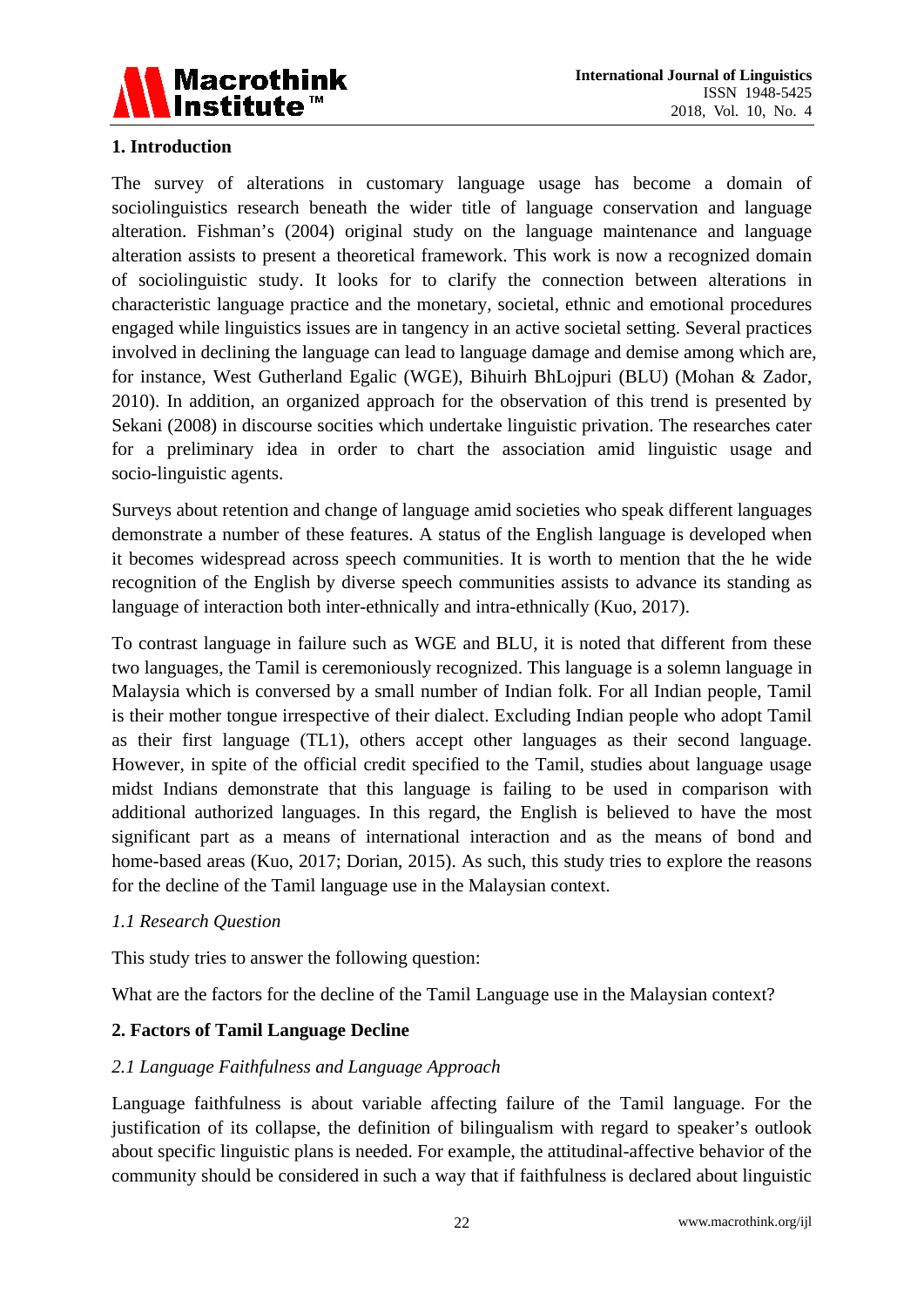# Macrothink<br>Institute™

plans and presenters make use of the specific language programs. In addition, these social and psychological characteristics of linguistic behavior and language approaches will aid to justify the retention or change of language faithfulness of specific groups.

For example, considering a number of the current trends about speech societies who converse in the Tamil is vital. In addition, it is important to recognize the effects of such trends on other high-educated or greater-prestigious language-speaking group. Therefore, it will clarify the trend of language retention and language change among these societies (Lanoue, 2015).

# *2.2 Social and Economic Status of the Tamil Language*

In addition to the language loyalty and language attitude, another factor that will influence the decline of the Tamil language is its social and economic status among other languages. It can be stated that the societal and financial standing of Tamil societies of speech tangled in squat wage jobs have led them to be socially ignored and their contributions to be marginalized. For instance, they worked in the farms of Malaysia and currently in factories. This approach also has resulted their language to be marginalized. (Tajfel, 2013)

To justify the above-mentioned issues, Tamil workers are maybe the main people in the district who only speak one language. Sarcastically, the toughest prototypes of language preservation are shown by these societies who speak the Tamil. The people who worked in the oil industry were stigmatized and remained as indigenous'. The Tamil plantation workers partake small portion of the monetary assets amassed in the farmstead manufacturing. These people were outdistanced via the monetary and technological growth in another segments of the government's budget.

One of the root causes of their inferior social and economic position can be considered to be the lack of proper education particularly in English or professional training. The Tamil language is more commonly spoken among them especially amongst friends and family members. They receive their education mainly in Tamil since they attend Tamil schools which are governed by estate. These schools together with media such as newspapers and TV channels contributed to maintain Tamil language as the widely spoken language among them (Dorian, 2015).

The fact is that the Malaysian Tamils like to apprehend the pecuniary usage of the Tamil. As the Malay language is domestic and it is considered as the means of teaching, therefore it makes economic sense to learn it (Muthusamy & Farashaiyan, 2016). After Malay is the English language which is the next language. Tendency in choosing a language in schools show that less pupils choose Tamil as their additional language in schools. Therefore, this has resulted in lower standards and attainment levels in Tamil among Tamil pupils. Interactions among different ethnics are largely by means of two languages, Malay and English (Sobrielo, 2013).

Due to the globalization, internationalism and English education associated with learning applied sciences for international career viewpoints, the specific prestige is allocated to the English through numerous language societies. Alternatively, Tamil monolingualism is connected to a low job-related position. A Tamil monolingual speaker is inclined to be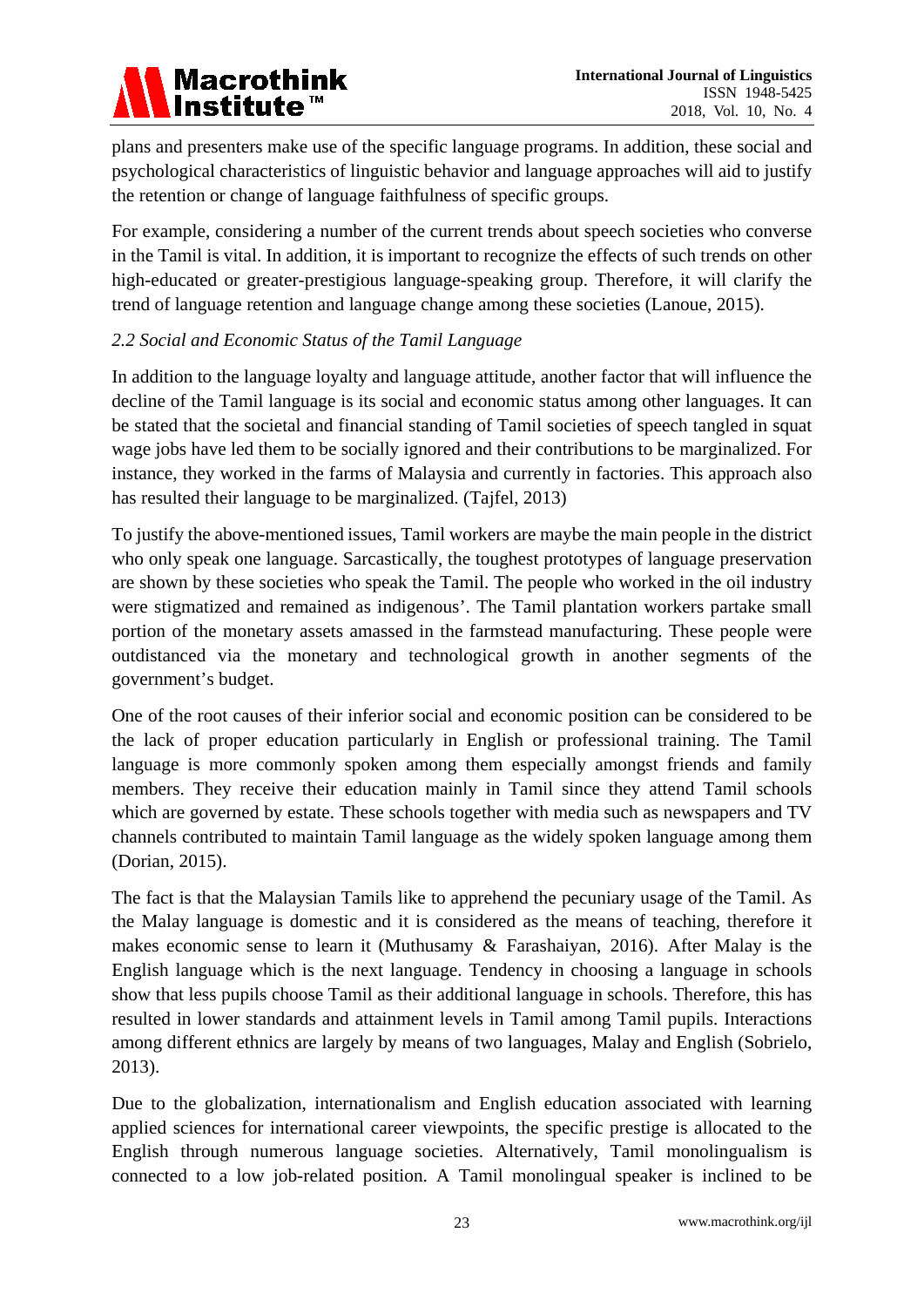

appointed in some occupations which have low positions.Therefore, a recognizable outline is formed. It can be said that the middle-level class, social motion and the pecuniary position of the government determine the social identity of the person who has education in the English. On the other hand, squat reputation, small pecuniary capital and small societal motion all influence the societal identity of a person who has educated in the Tamil with squat salary occupation (Williamson, 2012).

#### *2.3 Language and Identity*

The choice of language code to be used may be an indication of a community's solidarity. The speech can be described by way of a societal facet of person's self through the collected works about approach and societal self. Its social and psychological trait is expressed by the requirement to belong to or to be identified with diverse groups.It could be argued that Indian society is separated into two clusters: Indians who educated in Tamil and Indians who educated in English (Muthusamy & Farashaiyan, 2016). Those who have educated in the English identify that the English language has higher position and consequently the choice of this language programme is expressed as distinctiveness of something pertaining to the Malaysians who have educated in the English, it is also specified to other universe which speak the English connected by instruction, poetry, and the media such as television, radio, newspapers, and the Internet (Tajfel, 2013).

#### *2.4 Ethnicity*

Nevertheless, the Indians who have received English education derive their sense of identity mostly from their social and economic position in the society rather than religion and sex. This results in formation of groups of like-minded people who strive for cultural development and transformations to the betterment of society. Hence the language plays a significant role in people's state of being and is highly dependent in the above mentioned factors (Weinreich, 2008).

The results of the survey indicate that income is negatively related to Tamil language usage, as the people speaking this language earn lower wages compared to English and Malay speaking individuals. However, the Indians with English education associate themselves mostly with their nationality as Malaysians since it provides them with a sense of belonging to a bigger and richer society (Sobrielo, 2013).

As compared to three other widely spoken languages in Malaysia, Tamil is in the lowest position since English is the international language, Chinese is spoken by the majority of the society members and business communities and Malay is the national language and has regional and political significance. This issue is demonstrated in various ways. The sense of confusion in terms of identity is particularly reinforced by English-educated Tamils. This crisis projects itself in the society in form of tendency to demonstrate more usage of Tamil in public and even in official circumstances such as parliament and even in their celebrations. But as it is not the case with all of Tamils, this sense of identity crisis can lead to solidarity although it cannot be denied that there is still support for Tamil language education in the community (Mani & Gopinathan, 2013).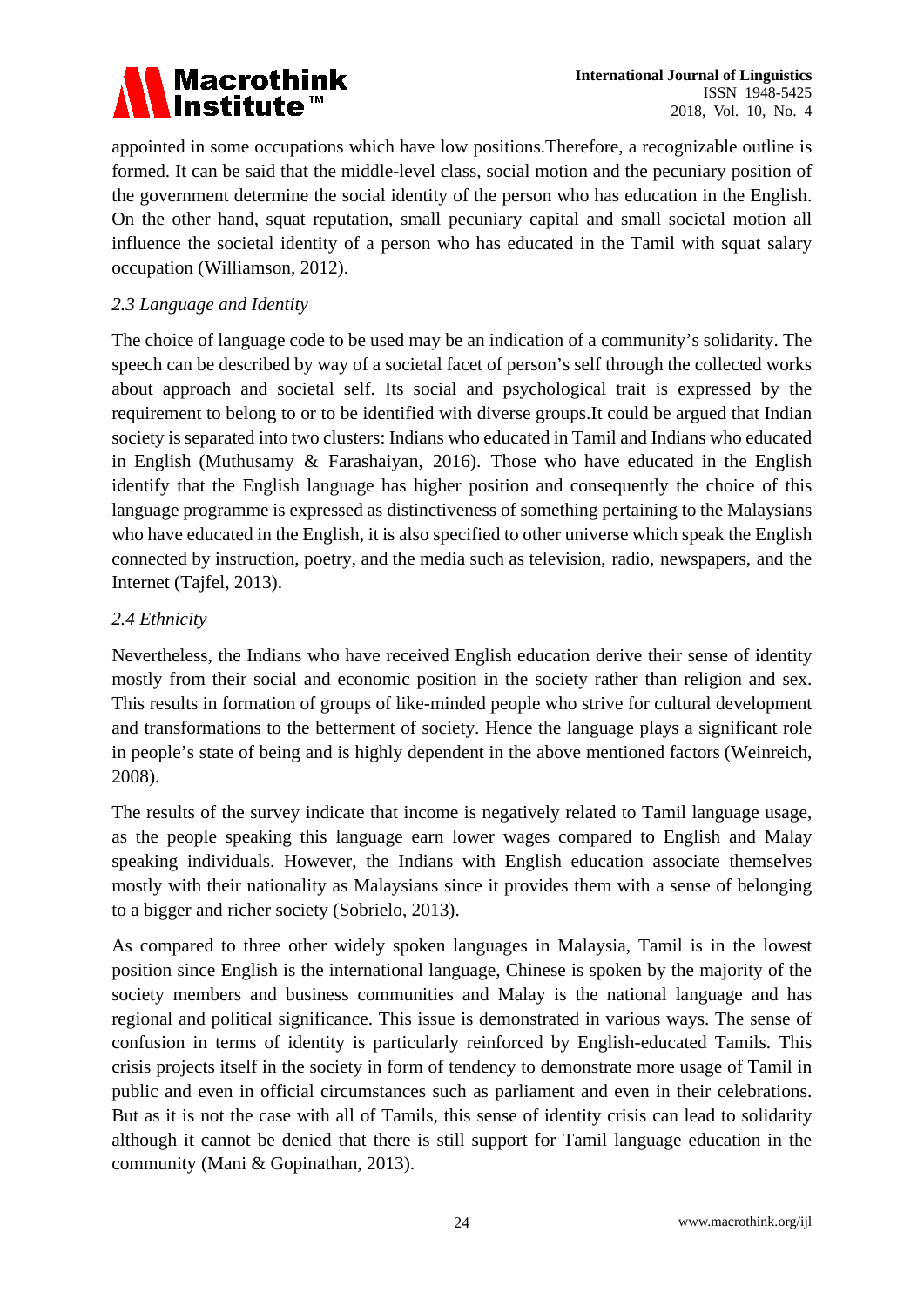# Macrothink<br>Institute™

The tendency to maintain Tamil as the main language is mainly derived from the sense of belonging to ethnic groups and cultural structures which prevent individuals to act against the norms. It is still thought by many people that losing their mother tongue deteriorates their culture. The proof is the considerable number of English educated Tamils who cling to their culture and still identify with their Tamil background. Also there are numerous cases who try to keep their mother tongue alive by, for instance, sending their children to Tamil speaking schools and vigorously attempting to speak Tamil at home (Blom & Gumperz, 2005).

## *2.5 Tamil Diglossia*

Diglossia is another term for the Tamil which is developed into two forms: literacy and prestigious forms which can be found in Tamil Nadu. In addition, it is concerned as the form of the Tamil which is spoken by farmer workers. This form later developed into rural dialects (Ferguson, 2012).

The educational backgrounds of Tamil speakers determine the range of its varieties. Therefore, the advent of different varieties in Tamil and the endorsement or renunciation of them may assist to clarify the language alteration among school aging children. Meanwhile it has been argued to support the utilization of the Tamil language in official documents, it is not enough for its functional use of it. Therefore, the literary or formal variety of it is just limited to a trivial number of people who are literate in the language such as tutors, authors and persons involved in the television, radio and broadcasting. In addition, the literature younger individuals also speak in this type of variety.

On the other hand, another variety is utilized broadly via individuals who have slight or they have not educated in Tamil. They make use of Tamil to communicate with their family and friends (Ramiah, 2011).There are certain disputes among Tamil educationalists pertaining to the variability of Tamil be proposed to pupils.

The educationalists have same arguments with regard to the scenery of customaries and standards. Some tutors and authors contend that the mere appropriate variety for whole language learners is the literary one. Therefore, a spoken Tamil variety is not acknowledged by this group and they stress literary Tamil registers for each context.

In this regard, Tamil textbooks put more weight on learning the didactic methods in the Tamil language programme. For reading comprehension texts, there is great reliance on translation. Breakdown may happen and this is considered a normal occurrence while two languages have interactions with each other. At last, this interlanguage stage can lead to more command at more cutting-edge levels of learning the language (Williamson, 2012;Farashaiyan & Muthusamy, 2016).

## **3. Pedagogical Implications**

From the pedagogical aspects of these approaches, one can deduce that unfortunately the majority of teachers tend to hold on to formal techniques when it comes to speaking activities in their classes. This approach can lead to excessive emphasis on written activities including grammar, and on the other hand overlooking the dynamic verbal communication with students.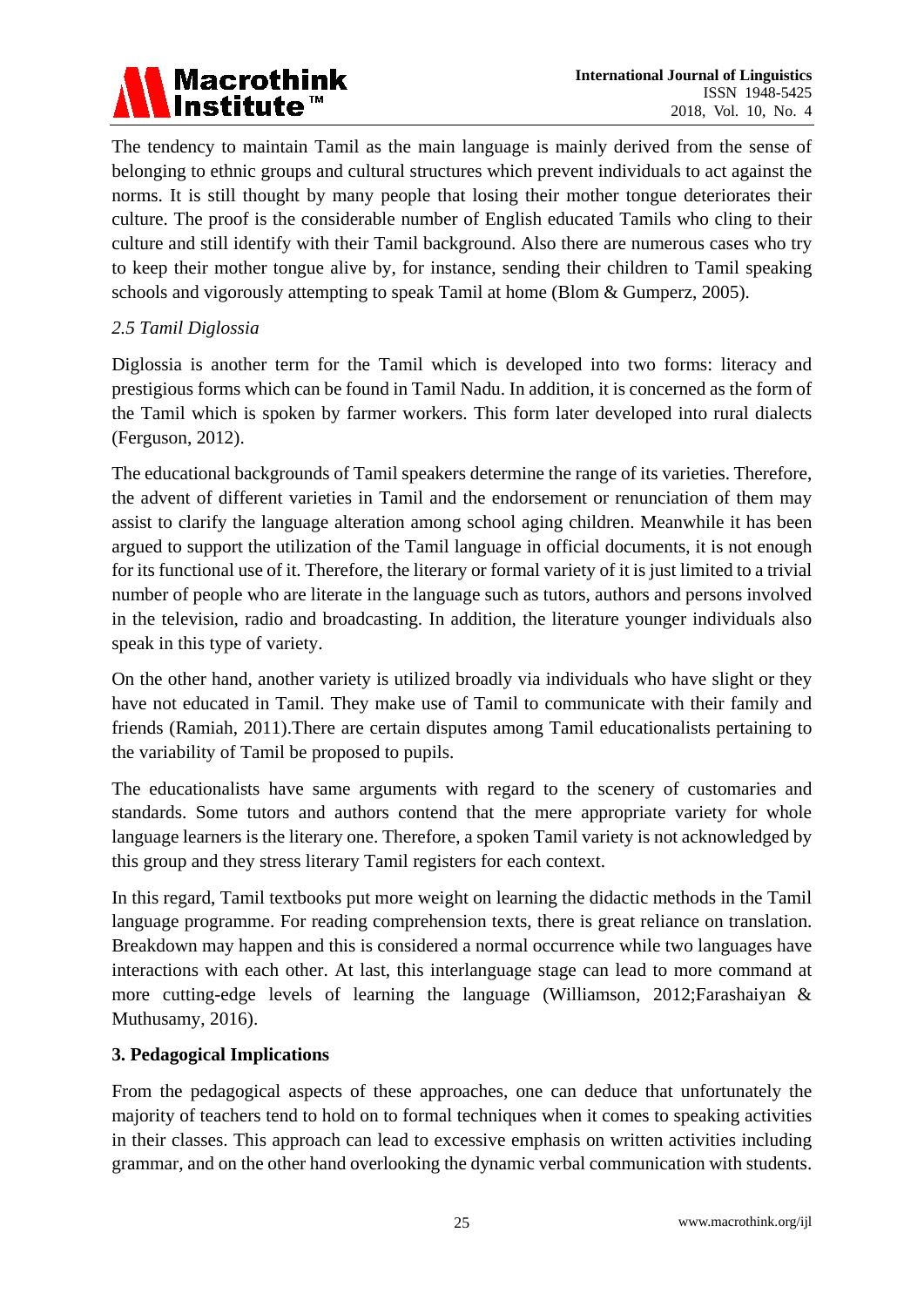# Macrothink<br>Institute™

The traditional speaking activities and formal techniques are still more common in language classes. The speaking activities that include contextual and case-based exercises are still very rare. Therefore, it is of significant importance to establish new learning techniques that provide more dynamic and practical speaking activities. For example, a learner who is in primary school does not have similar access to the English words and the lexical words compared to the word that young students who were used for the research had and code-mixed them to use it in conversations presented by Tamil and his co-worker (Saravanan,2009).

The trends about learning the language and language usage may be affected by teachers' attitudes with regard to other factors. In this regard, young learners are often banned to make use the language by prescriptive teachers. Their errors become blemished. Therefore, children elude to make use the language both in the class and house. It may quicken more usage of the English language. It can be declared that the language of home and playground is not regarded as formal languages. In addition," classroom language" is a language which is learnt in schools.

It seems that instructors may not aware of instructional functions of playground language. In this regard, no comprehensive probe has been reported regarding child language use or development among Tamil learners. Therefore, it cannot increase teachers' consciousness about patterns of child language acquisition among Tamil children who learn English (Saravanan,2009).

In the field of media, it could be added that using formal registers is a positive point. For example, the formal registers which usually are utilized via the spokesman of the radio in programs in which kids who are invited to TV shows and documents and at the end, make the interviewees feel ashamed or speechless. Even lots of grown up interviews are sorry that they aren't able to speak Tamil fluently. They think that they don't have enough language knowledge and they try not using it. It has also been witnessed that some participants don't like to speak Tamil languages or be active in its related social and cultural activities. The huge differences between verbal Tamil and a less official registrar in certain context is that the Spoken Tamil does not interest people to obtain further auditors and inspire the lecturers to communicate in a language but that other Indian speakers are more involved in such situation. There is a sudden improvement in understanding the normal occurrence of changing of languages (code-switching) and mixing of languages (code-mixing) the interlanguage occurrence that accurse while the languages are used almost simultaneously (Williamson, 2012).

#### **4. Conclusion**

It can be disputed that the Tamil is spoken as a classroom language among the younger people of Tamils. The imperative view to teaching and learning is its first reason. The second reason is communications inter-ethnically and intra-ethnically among Indian people in the English. On the other hand, the use of the Tamil for the daily life is decreased.Irrespective of the care for the Tamil language, Indian people who are from the middle class should be heedful that since the Malaysian educational system is based on both language and academic achievement systems, Indian youngsters should center on maintaining some places for themselves in future in universities.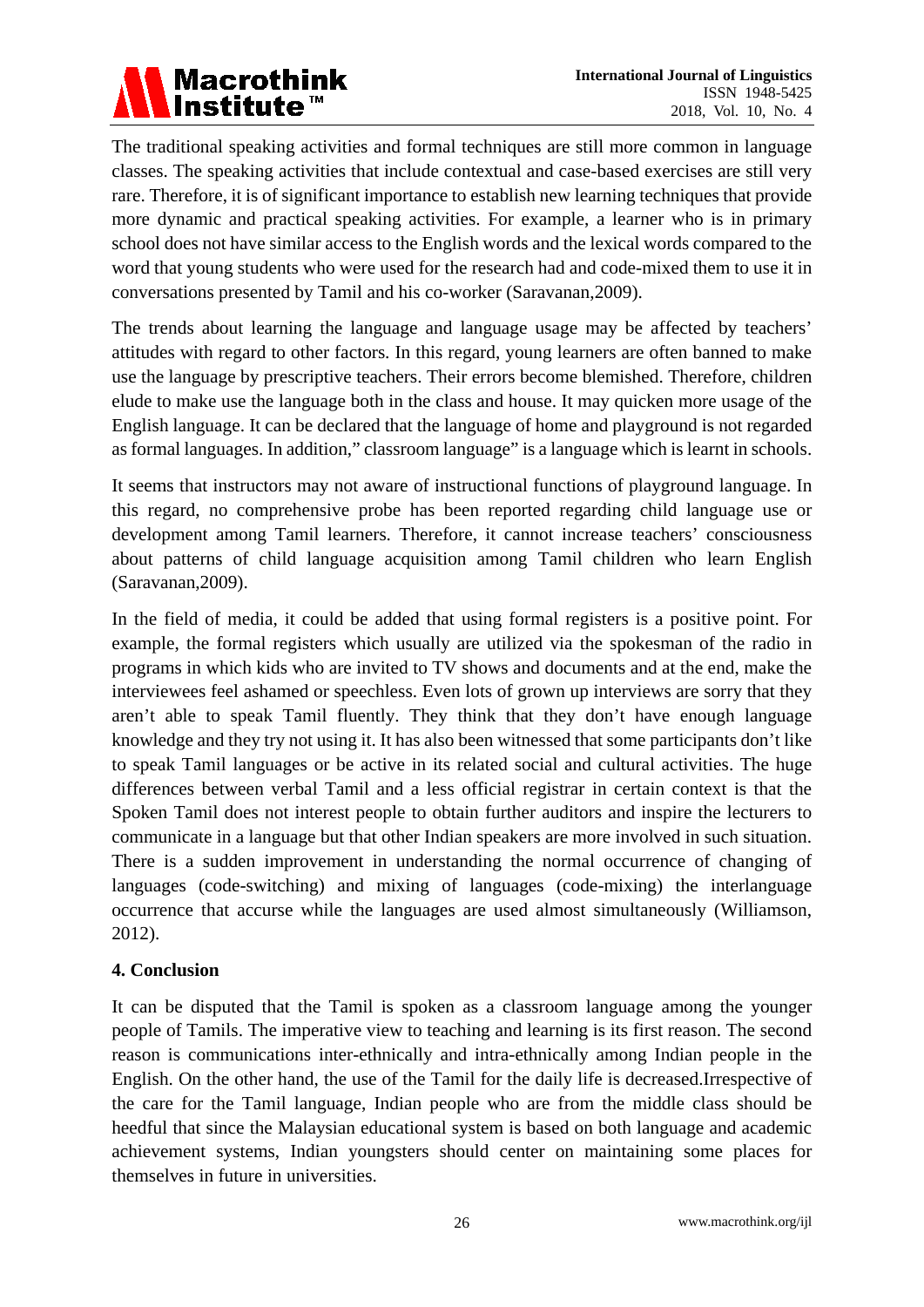

The problem is the achievement stages in Indians has decrease among all educational levels. So parents who are grouped as middle class prefer that their son or daughter focusses more on academic achievements, or science or subjects such as physics and English literature. It has been argued that the Indian's social exclusion is somehow because they accidently made the students to use and learn their mother tongue. As the Chinese population grows higher, more resources such as good schools, teachers and facilities are given to special schools that teach Chinese alongside with English at the first language level. Since the Tamil language is in decline, therefore, it is essential to provide Tamil language classes for both pre-school children and students in order to cater for early care for the acquisition and usage of the Tamil language. At the present time, there are some language centers managed by government and private institutions that teach the Tamil language.

This study described the factors of the Tamil Language shift in the Malaysian context. Other studies can be conducted to explore the factors of the Tamil Language shift in other contexts such as Singapore or other contexts. In addition, more research can be done to examine other languages in decline.

#### **References**

Blom, J., & Gumperz, J. (2005). Social meanings in linguistic structures: Code-switching in Norway. In J. Gumperz & D. Hymes (Eds.), *Directions in Sociolinguistics* (pp.401-434).

Dorian, D. (2015). Language Death. Philadelphia: University of Pennsylvania Press.

Farashaiyan, A., & Muthusamy, P. (2016). Pragmatic Variations in Giving Advice in L2 by Malaysian Postgraduate Students: The Situational Effects. *ELT Journal, 9*(5), 179-191.

Ferguson, C. (2012). Diglossia. *Word, 15*, 325-340. https://doi.org/10.1109/2.901164

Fishman, J. (2004). Language maintenance and language shift as a field of inquiry. *Linguistics, 9*, 32-70.

Kuo, E. C. Y. (2017). Measuring communicativity in multilingual societies: The cases of West Malaysia. *Anthropological Linguistics, 21*, 327-340.

Lanoue, G. (2015). Language loss, language gain. Cultural camouflage and social change among the Sekani of North British Columbia. *Language in Society, 20*(1), 87-115.

Mani, A., & Gopinathan, S. (2013). Changes in Tamil language acquisition and usage in Malaysia: A case of subtractive bilingualism: *Southeast Asian Journal of Social Science, 2*(10), 104-117.

Mohan, P., & Zador, P. (2010). Discontinued in a life cycle: The death of Trinidad Bhojpuri. *Language, 62*(2), 291-319.

Muthusamy, P. & Farashaiyan, A. (2016). Language Change and Maintaince of Tamil language in the Multilingual Context of Malaysia. *International Journal of Humanities and Social Science Invention, 5*(12), 55-60.